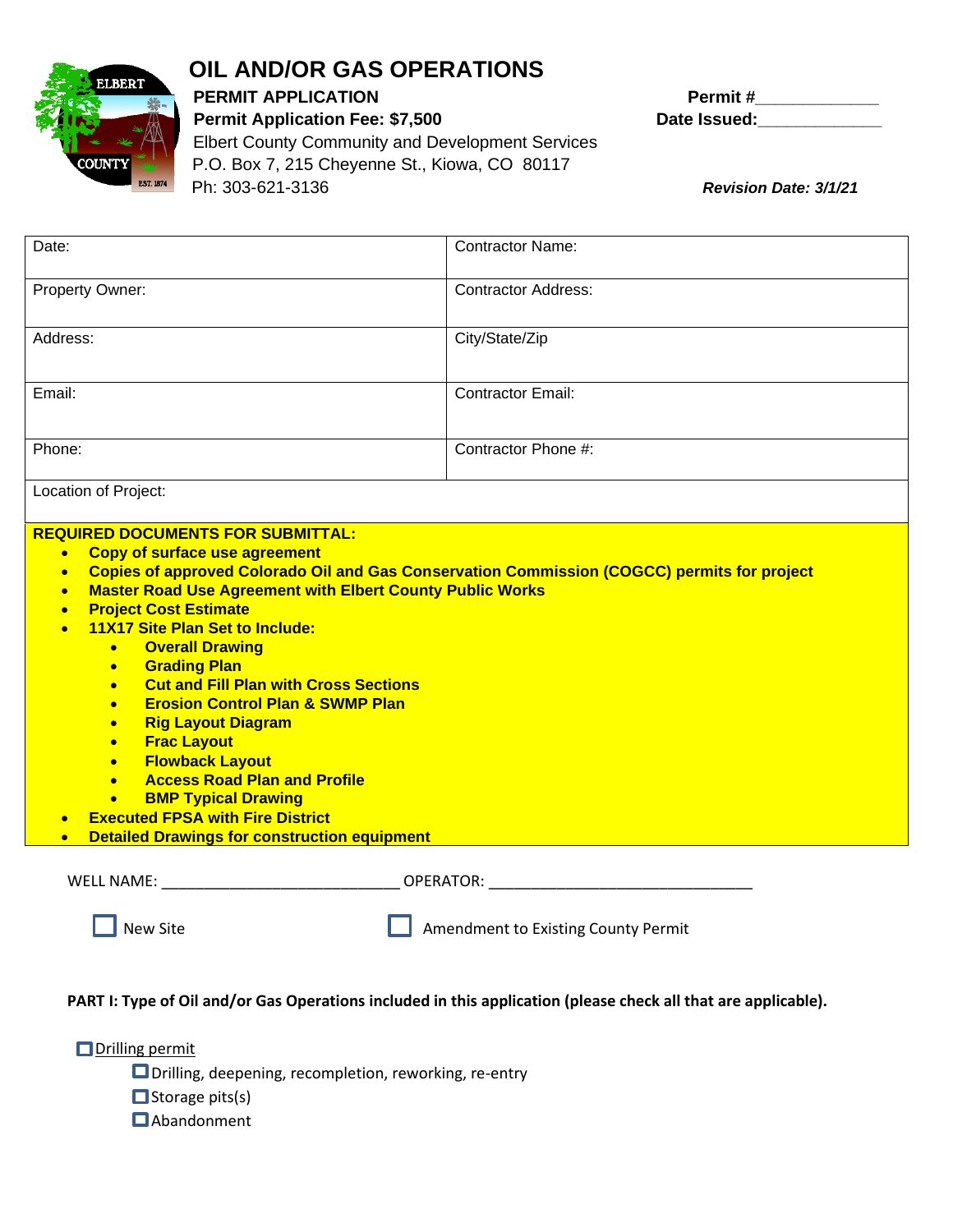| Oil and/or Gas Production Facilities                                                                                  |  |
|-----------------------------------------------------------------------------------------------------------------------|--|
| Pipeline, Flow Lines, or Gathering System                                                                             |  |
| $\Box$ Tank Battery(s)                                                                                                |  |
| Storage Tanks                                                                                                         |  |
| <b>O</b> Abandonment                                                                                                  |  |
| □ On-Site Centralized Facility                                                                                        |  |
|                                                                                                                       |  |
|                                                                                                                       |  |
| <u> 1989 - Johann Harry Harry Harry Harry Harry Harry Harry Harry Harry Harry Harry Harry Harry Harry Harry Harry</u> |  |
| <b>Property Information</b>                                                                                           |  |
|                                                                                                                       |  |
|                                                                                                                       |  |
| <b>Operator Information</b>                                                                                           |  |
|                                                                                                                       |  |
|                                                                                                                       |  |
|                                                                                                                       |  |
|                                                                                                                       |  |
| <b>Surface Owner Information</b>                                                                                      |  |
|                                                                                                                       |  |
|                                                                                                                       |  |
|                                                                                                                       |  |
|                                                                                                                       |  |
| Name(s) and address(s) of any persons having an interest in the property (e.g. mortgagee, easement, other             |  |

## **Applicant/Operator Declaration:**

To the best of my knowledge, the information on this application and all additional or supplemental documentation is true, factual and complete. I am fully aware that any misrepresentation of any information on this application may be grounds for denial or revocation. I have familiarized myself with the rules, regulations and procedures with respect to preparing and filing this application. I also understand that an incorrect submittal may delay review, and that any approval of this application is based on the representations made in the application and may be revoked on any breach of representation or condition(s) of approval.

\_\_\_\_\_\_\_\_\_\_\_\_\_\_\_\_\_\_\_\_\_\_\_\_\_\_\_\_\_\_\_\_\_\_\_\_\_\_\_\_\_\_\_\_\_\_\_\_\_\_\_\_\_\_\_\_\_\_\_\_\_\_\_\_\_\_\_\_\_\_\_\_\_\_\_\_\_\_\_\_\_\_\_\_